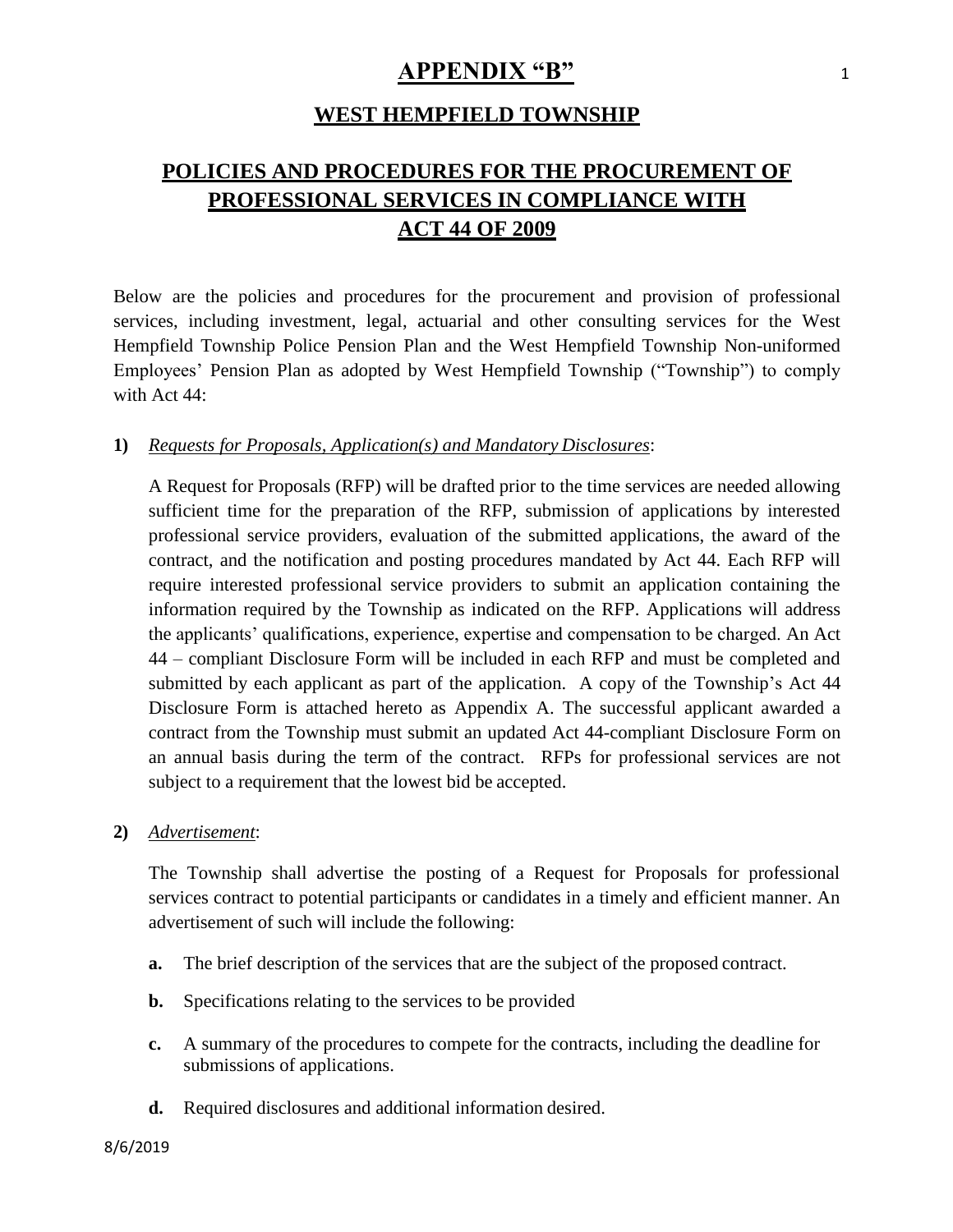**e.** Instructions on how interested professional service providers can access the complete RFP.

## **3)** *Review*:

The evaluation process will involve several steps. The initial responses to the RFP will be evaluated by West Hempfield Township and a recommendation made to the Township Board of Supervisors, who will then select the party to which a contract shall be awarded. The Township Board of Supervisors will take action to award the contract at a regularly scheduled or special public meeting. The criteria to be used in the evaluation process can differ depending on the professional services requested but all will include:

- **a.** The applicant's qualifications, experience, and expertise related to Pennsylvania municipal pensions;
- **b.** The applicant's approach to managing risk and research capabilities;
- **c.** The applicant's knowledge of Act 205;
- **d.** The quoted fee(s) associated with the desired service(s) sought;
- **e.** The applicant's availability to meet with the Township for periodic review;
- **f.** The response of the references provided by the applicant; and
- **g.** The ultimate confidence that the applicant is able to meet the Township's goals.

## **4)** *Personnel*:

Prior to entering into a professional services contract, the applicant shall disclose the names and titles of each individual who will be providing professional services to the municipal pension system, including advisors or sub-consultants of the consultant. Furthermore, disclosures will include all of the following for each individual who will provide services:

- **a.** Whether the individual is a current or former official or employee of the Township;
- **b.** Whether the individual is a current or former registered Federal or State lobbyist;
- **c.** A description of the responsibilities the individual with regard to the services and provisions of the contract;
- **d.** The individual's resume.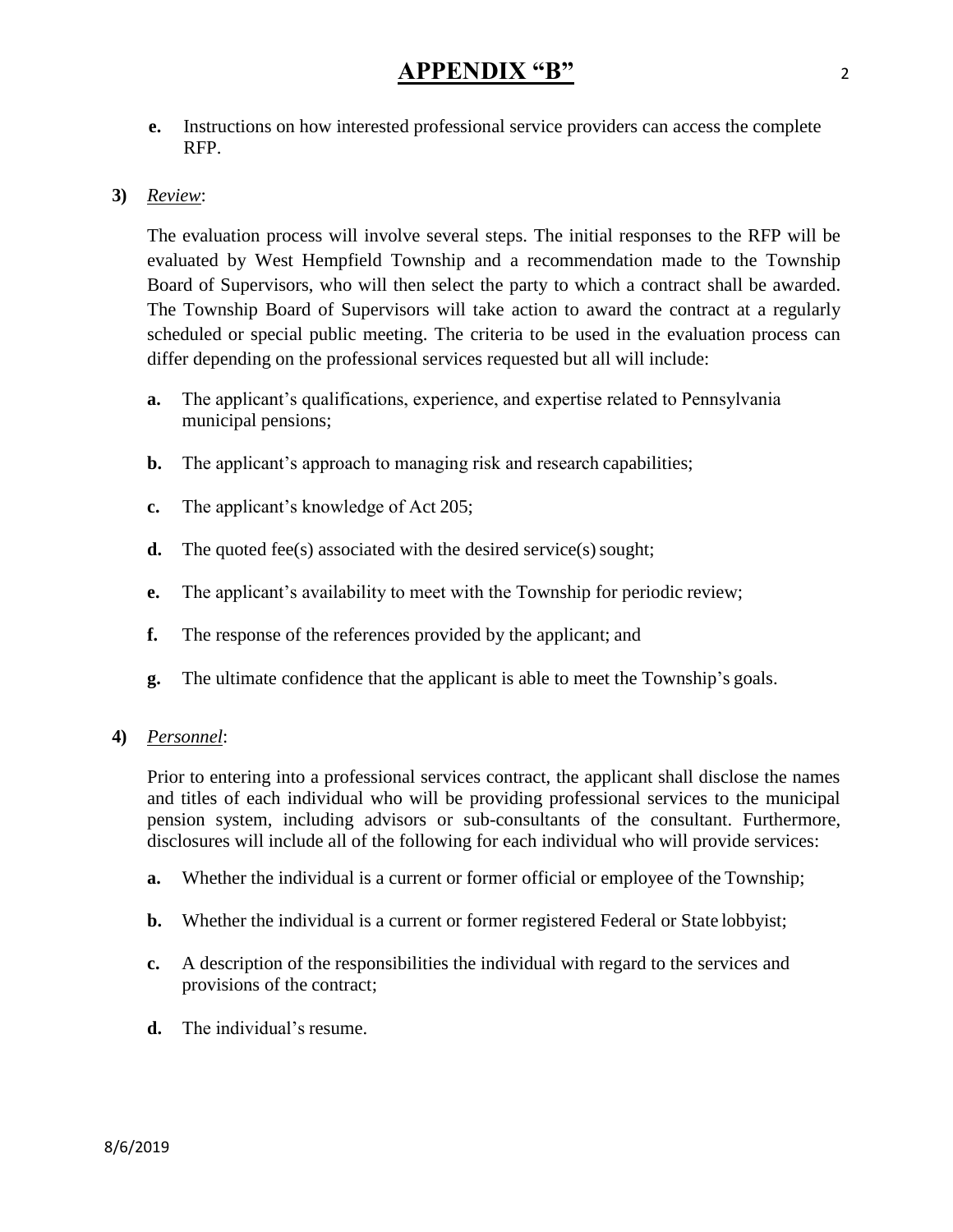## **5)** *Conflict of Interest*:

- **a.** All RFPs shall include a minimum restriction of one year on:
	- **1)** Participation by a former employee of a consultant or potential consultant in the review of a proposal or negotiation of a contract with that consultant;
	- **2)** Participation by a former employee of the Township in the submission of a proposal or the performance of a contract.
- **b.** Additionally, all RFPs shall include a disqualification for:
	- **1)** Any applicant, including any affiliated entity of the applicant and any individual employed by such applicant who will be providing professional services under the contract, which has a direct financial, commercial or business relationship with any official of the Township unless the Township consents in writing to the relationship following full disclosure; or
	- **2)** Any applicant, including any affiliated entity of the applicant and any individual of such applicant who will be providing professional services under the contract, which, during the two-year period prior to the deadline for submitting applications responding to the RFP or while the contract is in effect, has solicited or made a political contribution to any municipal official or candidate for municipal office of or for the Township.
	- **3)** Any applicant, including any individual of such applicant who will be providing professional services under the contract, which, during the two-year period prior to the deadline for submitting applications responding to the RFP or while the contract is in effect, has offered or conferred a gift having more than a nominal value, including money, services, loans, travel, lodging, entertainment, discount or other thing of value, to any official, employee or fiduciary of the Township.

#### **6)** *Public Information*:

Following the award of a professional services contract, all applications and disclosure forms shall be made public except for proprietary information or other information protected by law.

## **7)** *Notification and Posting of Proceedings*:

Following the decision by the Township of to which applicant to award a contract, the basis for awarding the professional services contract must be summarized in written statement and included or attached to the documents awarding the contract. Within 10 days of the selection for award of the professional services contract, the original application, the written statement summarizing the basis of the award, and all disclosure forms must be transmitted to all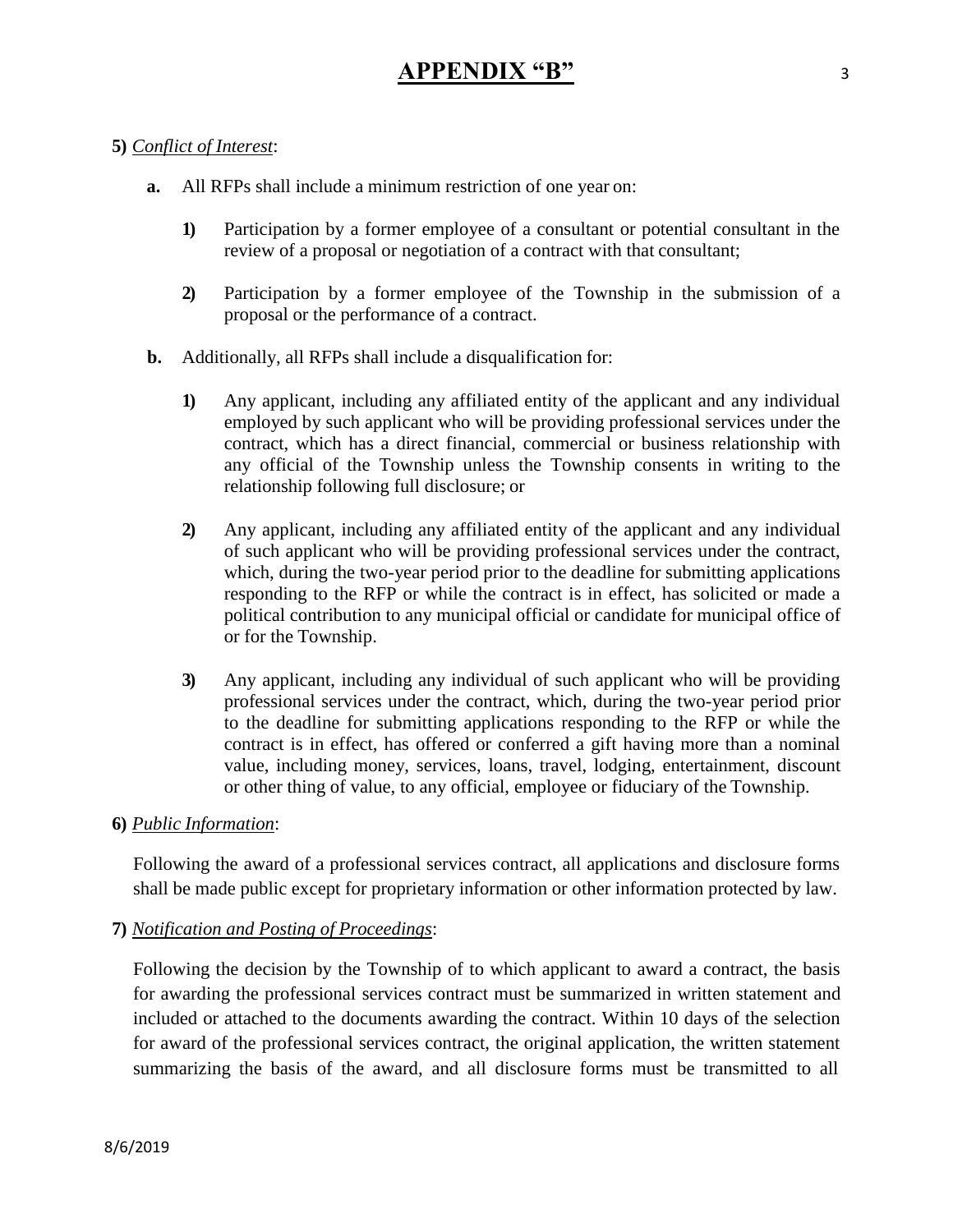## **APPENDIX "B"** <sup>4</sup>

unsuccessful applicants and posted on the Township's website, at least seven days prior to the execution of the professional services contract.

#### **8)** *Increase*:

A professional services contract shall not be amended to increase the cost of the contract, unless the increase and a written justification for the increase are made public accepted and adopted by the Township Board of Supervisors in a public meeting, and posted on the Township website at least seven days prior to the effective date of the amendment.

#### *9) Solicitation of Contributions:*

At any time after advertisement and prior to selection by the Township of a professional services contract, no applicant, nor any agent, director, officer, or employee of any applicant, may solicit or make any financial contributions to any Township official or candidate for Township office or political action committee of any official or candidate.

#### *10) Limitation on Communications:*

Each RFP shall designate an individual to whom all communications by applicants should be directed during the RFP process. At all times following the advertisement by the Township of a professional services contract and prior to the awarding of a contract, no applicant may communicate with any officials or employees of the Township, except to request technical clarification from the person designated by the Township to receive such communications. The Township's communications to applicants shall be limited to requests for clarification from applicants by the person designated by the Township to communicate with applicants.

In order to prevent an interruption of service and not preclude or impede an incumbent consultant, who may also be an applicant for a new contract, from the performance of services currently under contract, an incumbent consultant may communicate with whomever the consultant is generally responsible for interacting at the Township, but ONLY to facilitate the continuance of service. An incumbent consultant may not, under any circumstance, discuss any details or request any information regarding an RFP which is being prepared by the Township or has been advertised by the Township with any official, employee, or member of the Township, except as provided for above.

#### **11)** *Penalties*:

**a.** The Township shall void the professional services contract of any consultant that knowingly makes a material misstatement or omission in the Act 44 Disclosure Form and shall prohibit the consultant or any applicant for a professional services contract from entering into a professional services contract with the Township for pension